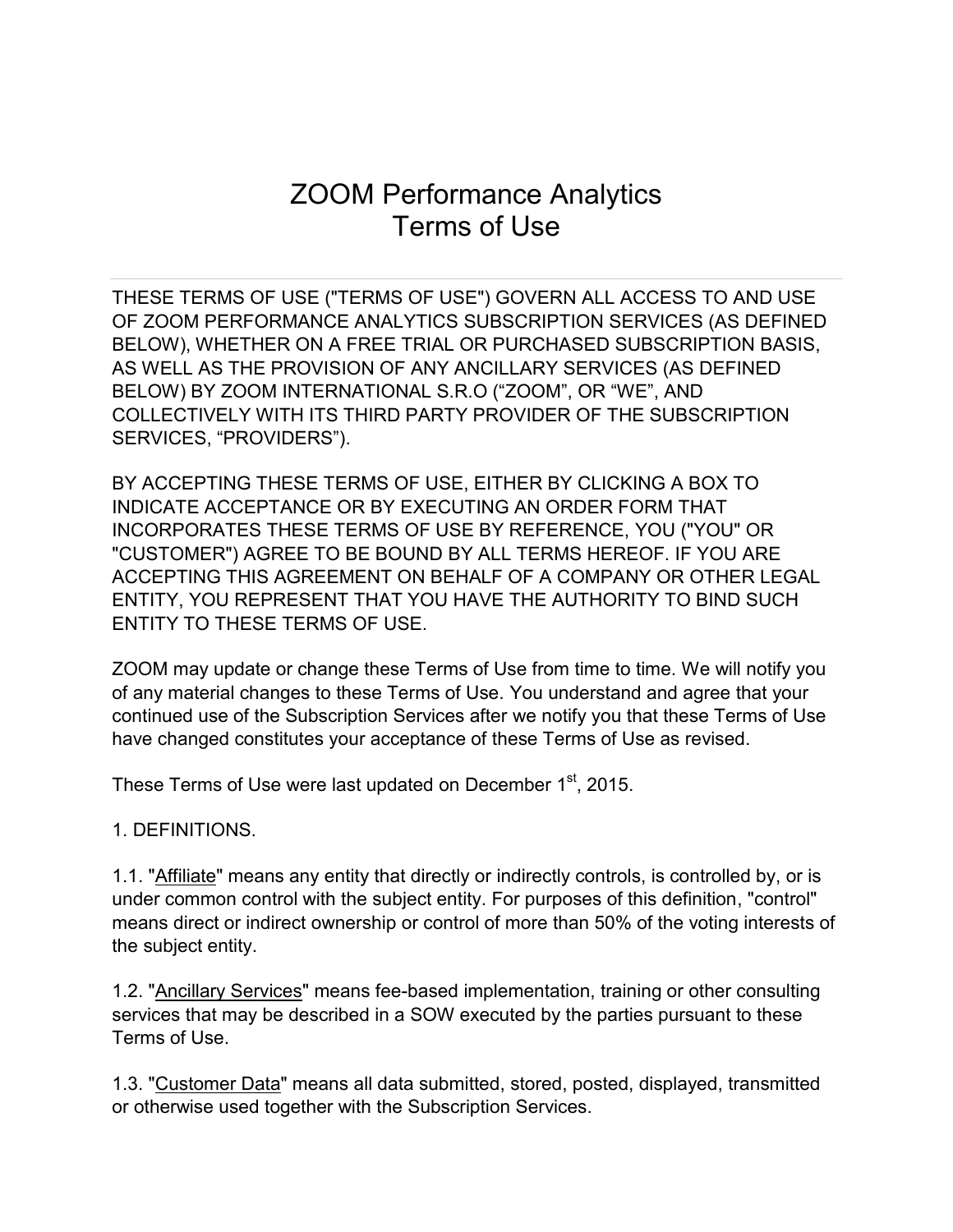1.4. "Documentation" means the online user instructions and help files made available as part of the Subscription Services, as may be updated from time to time.

1.5. "Order Form" means the ordering documents for Services that are executed hereunder by the parties from time to time. Order Forms shall be deemed incorporated herein. Customer Affiliates may purchase Subscription Services subject to the terms of these Terms of Use by executing Order Forms hereunder.

1.6. "Services" means the Subscription Services and any Ancillary Services.

1.7. "Statement of Work" or "SOW" means a statement of work entered into and executed by the parties describing Ancillary Services to be provided to Customer.

1.8. "Subscription Services" means the online, web-based data analytics and reporting technologies provided by ZOOM via the URL [https://analytics.zoomint.com](https://analytics.zoomint.com/) or such other websites designated by ZOOM, including: (a) all proprietary technology (software, hardware, processes, algorithms, user interfaces, know-how, techniques, templates, designs and other tangible or intangible technical material or information) of ZOOM, its licensors and service providers used to provide the Subscription Services, and (b) associated support and maintenance services, as may be applicable.

1.9. "Third Party Offerings" means services delivered or performed by third parties related to the Subscription Services, or other online, web-based CRM, ERP, or other business application subscription services, and any associated offline products provided by third parties, in each case that interoperate with the Subscription Services.

1.10. "Users" means Customer's or its Affiliates' employees, consultants, contractors or agents who are authorized by Customer or its Affiliates to access and use the Subscription Services and who have been supplied user identifications and passwords for such purpose.

# 2. FREE TRIAL SERVICES

2.1. Provision of Free Trial Services. If ZOOM has made the Subscription Services available on a free trial basis ("Trial Services") and Customer has registered for such Trial Services, ZOOM will make the Trial Services available to Customer until the earlier of: (a) the end of the then-current Trial Services period offered by ZOOM, unless otherwise extended by ZOOM in its discretion, (b) the start date of any paid Subscription Services ordered by Customer, or (c) the date on which ZOOM elects in its sole discretion to terminate Customer's access to Trial Services ("Trial Services Term"). Customer acknowledges and agrees that: (i) the features and functionality of the Subscription Services may be limited during the Trial Services Term, and (ii) if Customer exceeds any applicable eligibility requirements for Trial Services (for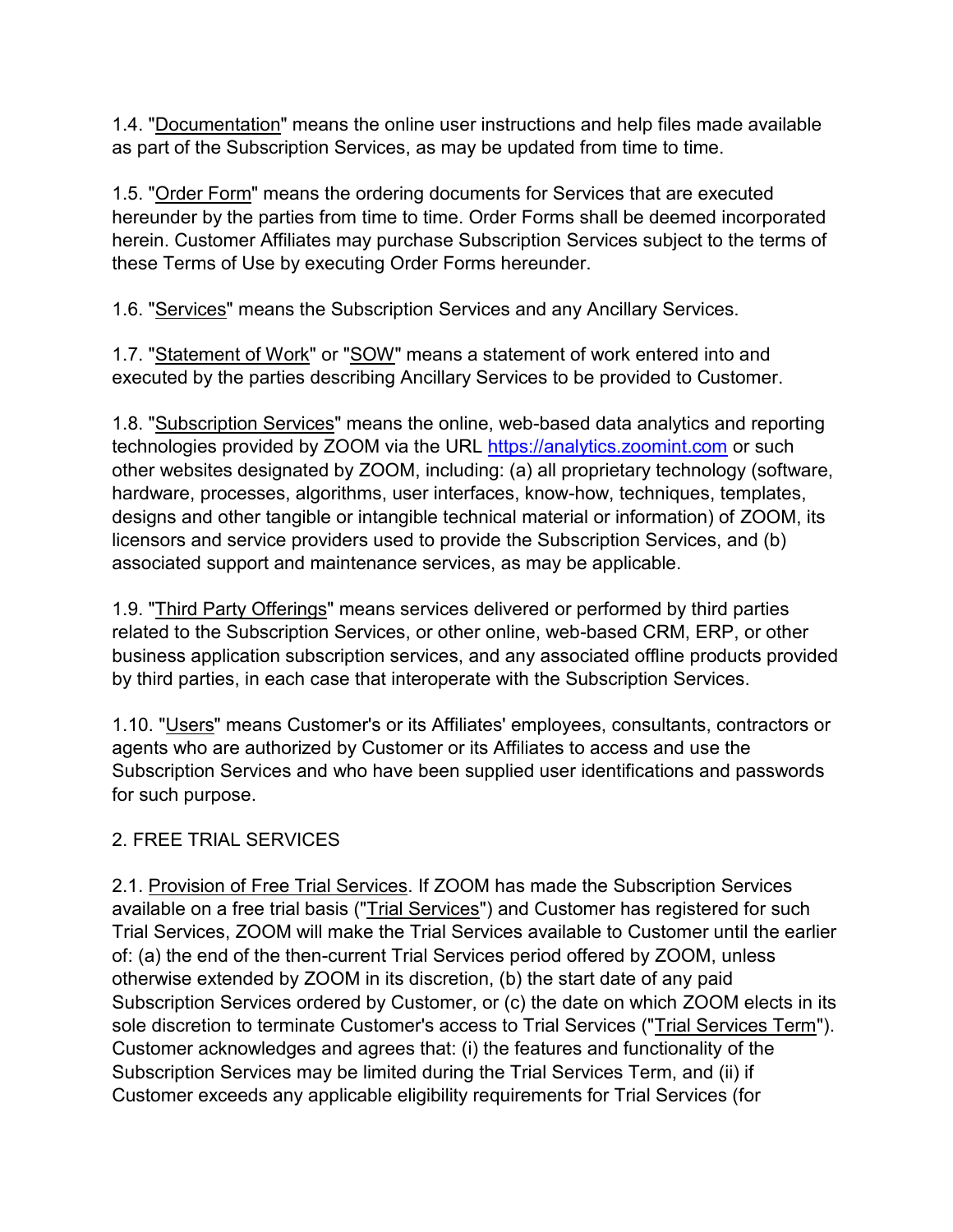example, limitations on number of projects, or use of enhanced or premium functionality), Customer may be required to pay fees for such excess usage as a condition to retaining Customer's eligibility to receive Trial Services. Except as specifically set forth in this Section 2, these Terms of Use shall apply to Customer's use of the Subscription Services during the Trial Services Term. Additional trial terms and conditions may appear on the registration web page for the Trial Services. Any such additional terms and conditions are incorporated into these Terms of Use by reference, are legally binding and will govern in the event of a conflict with these Terms of Use.

2.2. Customer Data for Trial Services. ANY CUSTOMER DATA ENTERED INTO THE SUBSCRIPTION SERVICES DURING THE TRIAL SERVICES TERM AND ANY CHANGES MADE TO THE CUSTOMER DATA BY OR FOR CUSTOMER DURING THE TRIAL SERVICES TERM MAY BE PERMANENTLY LOST UNLESS CUSTOMER: (A) PURCHASES A SUBSCRIPTION TO THE SAME SUBSCRIPTION SERVICES AS THOSE COVERED DURING THE TRIAL SERVICES TERM, (B) PURCHASES UPGRADED SERVICES, OR (C) EXPORTS ITS CUSTOMER DATA BEFORE THE END OF THE TRIAL SERVICES TERM.

2.3. TRIAL SERVICES DISCLAIMERS. NOTWITHSTANDING ANYTHING TO THE CONTRARY IN THESE TERMS OF USE, INCLUDING WITHOUT LIMITATION SECTIONS 4.1.3, 8.1, 9.1 AND 10, TRIAL SERVICES ARE PROVIDED "AS-IS," AND PROVIDERS DISCLAIMS ALL WARRANTIES, LIABILITY, SUPPORT AND INDEMNIFICATION OBLIGATIONS, AND SECURITY AND AVAILABILITY COMMITMENTS, OF ANY KIND WITH RESPECT TO THE TRIAL SERVICES.

2.4. Purchase of Ancillary Services During Trial. If Customer purchases any Ancillary Services during the Trial Services Term, such Ancillary Services will be governed by these Terms of Use, including without limitation, Section 3.2 below.

## 3. PURCHASED SERVICES

3.1. Provision of Purchased Subscription Services. ZOOM will make any purchased Subscription Services available to Customer pursuant to these Terms of Use and the relevant Order Form during the subscription term as set forth in the Order Form (the "Subscription Term"). Customer agrees that its purchase of Subscription Services are neither contingent on the delivery of any future functionality or features nor dependent on any oral or written public comments made by Providers regarding future functionality or features. Customer's use of the Subscription Services includes the right to access all functionality available in the purchased Subscription Services as of the effective date of the Order Form. Subsequent enhancements to the Subscription Services made generally available to all subscribing customers will be made available to Customer at no additional charge. However, new features, functionality or enhancements to the Subscription Services may be marketed separately by ZOOM and may require the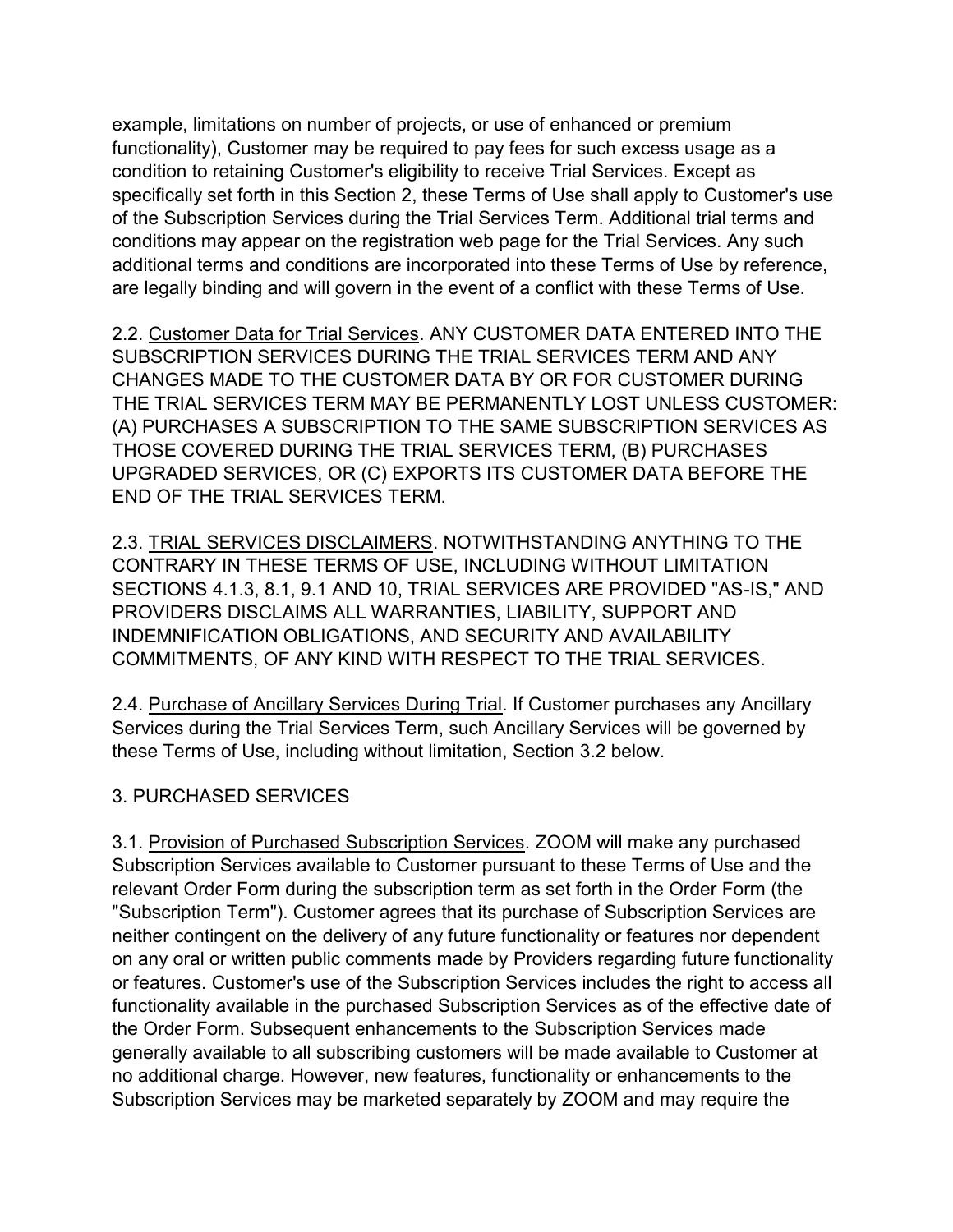payment of additional fees. ZOOM will determine, in its sole discretion, whether access to such new features, functionality or enhancements will require an additional fee. Unless otherwise set forth in an Order Form, these Terms of Use will apply to any updates, upgrades and new modules or offerings subsequently provided by ZOOM to Customer as part of any purchased Subscription Services.

3.2. Ancillary Services. ZOOM may provide Customer with Ancillary Services as set forth in mutually executed SOWs or Order Forms. Each SOW should include, at a minimum: (i) a description of the scope of Ancillary Services, (ii) any work product or other deliverables to be provided to Customer (each a "Deliverable"), (iii) the schedule for the provision of Ancillary Services, (iv) the applicable fees and payment terms for such Ancillary Services. All SOWs shall be deemed part of and subject to these Terms of Use. If either Customer or ZOOM requests a change to the scope of Ancillary Services described in a SOW, the party seeking the change shall propose such change by written notice. Promptly following the other party's receipt of the written notice, the parties shall discuss and agree upon the proposed changes. ZOOM will prepare a change order document describing the agreed changes to the SOW and any applicable change in fees and expenses (a "Change Order"). Change Orders are not binding unless and until executed by both parties. Executed Change Orders shall be deemed part of, and subject to, these Terms of Use.

## 4. USE OF SUBSCRIPTION SERVICES.

## 4.1 ZOOM Obligations.

4.1.1. Availability. ZOOM will use commercially reasonable efforts to make the purchased Subscription Services available with minimal downtime 24 hours a day, 7 days a week; provided, however, that the following are excepted from availability commitments: (a) planned downtime (with regard to which ZOOM will endeavor to provide at least 48 hours advance notice, except for routine maintenance times currently scheduled for every Friday 11pm – Saturday 2am Pacific Time and as otherwise set forth at support.gooddata.com), or (b) any unavailability caused by circumstances beyond Providers' reasonable control, including without limitation, acts of God, acts of government, flood, fire, earthquakes, civil unrest, acts of terror, strikes or other labor problems, Internet service provider failures or delays, or the unavailability or modification by third parties of Third Party Offerings.

4.1.2. Provisioning of the Subscription Services. Providers may update the functionality and user interface of the Subscription Services from time to time in their sole discretion as part of their ongoing improvement of the Subscription Services. The Subscription Services may be subject to certain limitations, such as, for example, limits on storage capacity for Customer Data. Any such limitations will be specified either in the Order Form or in the Documentation.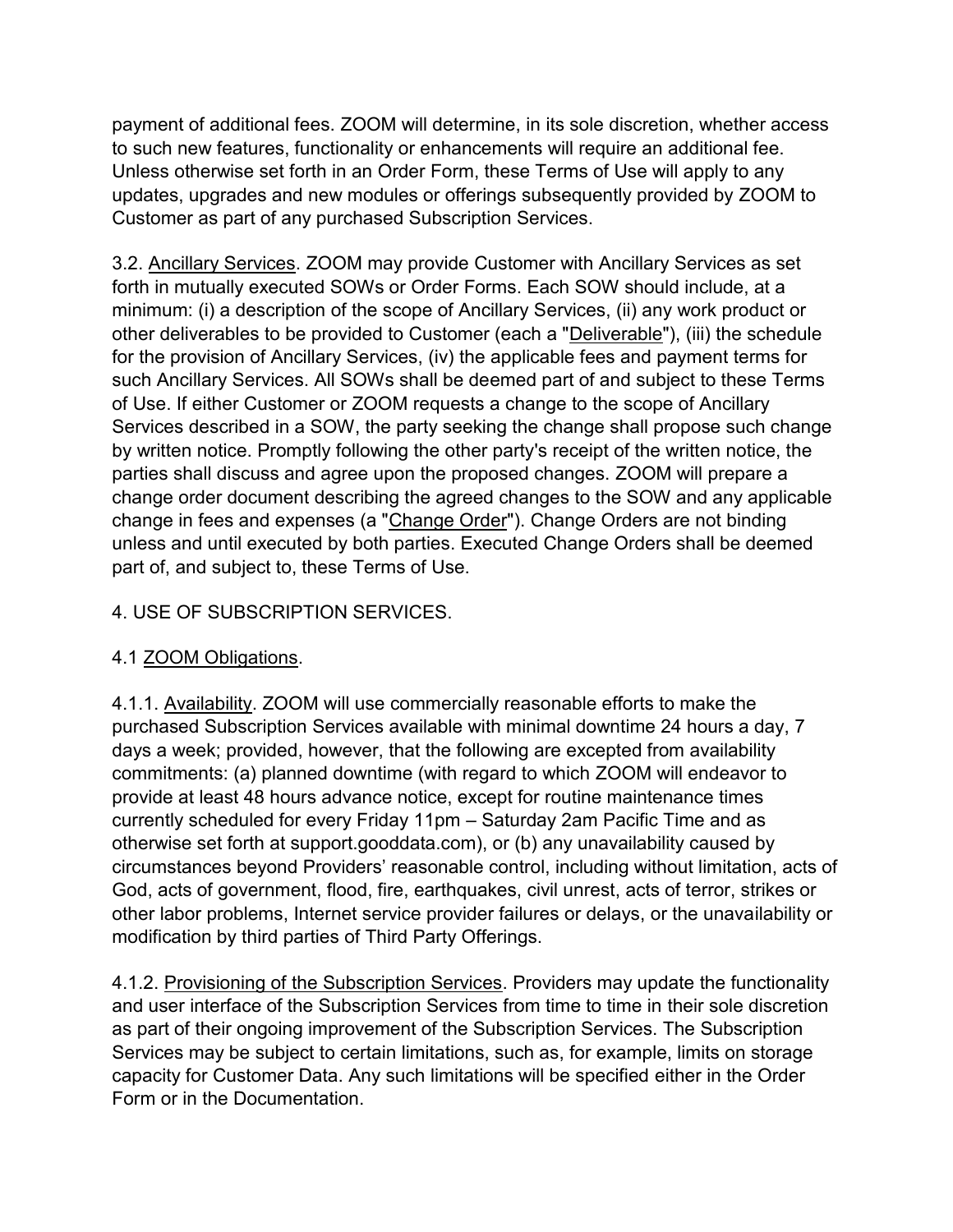4.1.3. Support. ZOOM makes a variety of Subscription Services support offerings available to its customers and will provide Customer with the level of support to which Customer is entitled based on Customer's purchase.

4.2. Use and Protection of Customer Data. Subject to these Terms of Use, including the confidentiality obligations, Customer hereby grants Providers a limited, non-exclusive, royalty-free, worldwide license to use the Customer Data, and to perform all acts with respect to the Customer Data as may be necessary for Providers to provide the Services to Customer. To the extent that receipt of the Customer Data requires Providers to utilize any account information from a third party service provider, Customer shall be responsible for obtaining and providing relevant account information and passwords, and the Providers shall access and use the Customer Data solely for Customer's benefit and as set forth in these Terms of Use. Customer is solely responsible for the accuracy, quality, integrity, legality, reliability, and appropriateness of all Customer Data. Providers will maintain reasonable administrative, physical and technical safeguards for the protection, confidentiality and integrity of Customer Data and will provide the Services in accordance with applicable laws and government regulations. GoodData's privacy and security policies governing the Subscription Services may be viewed at http://www.gooddata.com/privacy-policy. Providers reserve the right to modify their privacy and security policies in their discretion from time to time.

4.3. Customer's Responsibilities. Customer shall not allow access to or use of the Services by anyone other than Users. Customer is responsible for its Users' compliance with these Terms of Use, for its Users' use of the Services, and for ensuring that Users maintain the confidentiality of their passwords and user names. If Customer suspects any unauthorized use of its passwords or User accounts or any other possible security breach with respect to the Subscription Services, Customer must immediately notify ZOOM by sending an email to: helpdesk@zoomint.com. Customer agrees that it will not: (a) license, sublicense, sell, resell, rent, lease, transfer, assign, distribute, time share or otherwise commercially exploit the Subscription Services or make the Subscription Services available to any third party, other than to Users or as otherwise contemplated by these Terms of Use; (b) use the Subscription Services to collect, transmit or process (i) any material that is infringing, obscene, threatening, libelous, or otherwise unlawful or tortious, including material that is harmful to children or violates third party privacy rights; or (ii) any data regarding an individual's financial or economic identity, sexual orientation, religious beliefs, medical or physical identity, including any information comprised of either "Protected Health Information" subject to and defined by the Health Insurance Portability and Accountability Act, or an individual's first name and last name, or first initial and last name, in combination with any one or more of the following data elements that relate to such individual: Social Security number, driver's license number or state-issued identification card number, financial account number, or credit or debit card number, with or without any required security code, access code, personal identification number or password, that would permit access to an individual's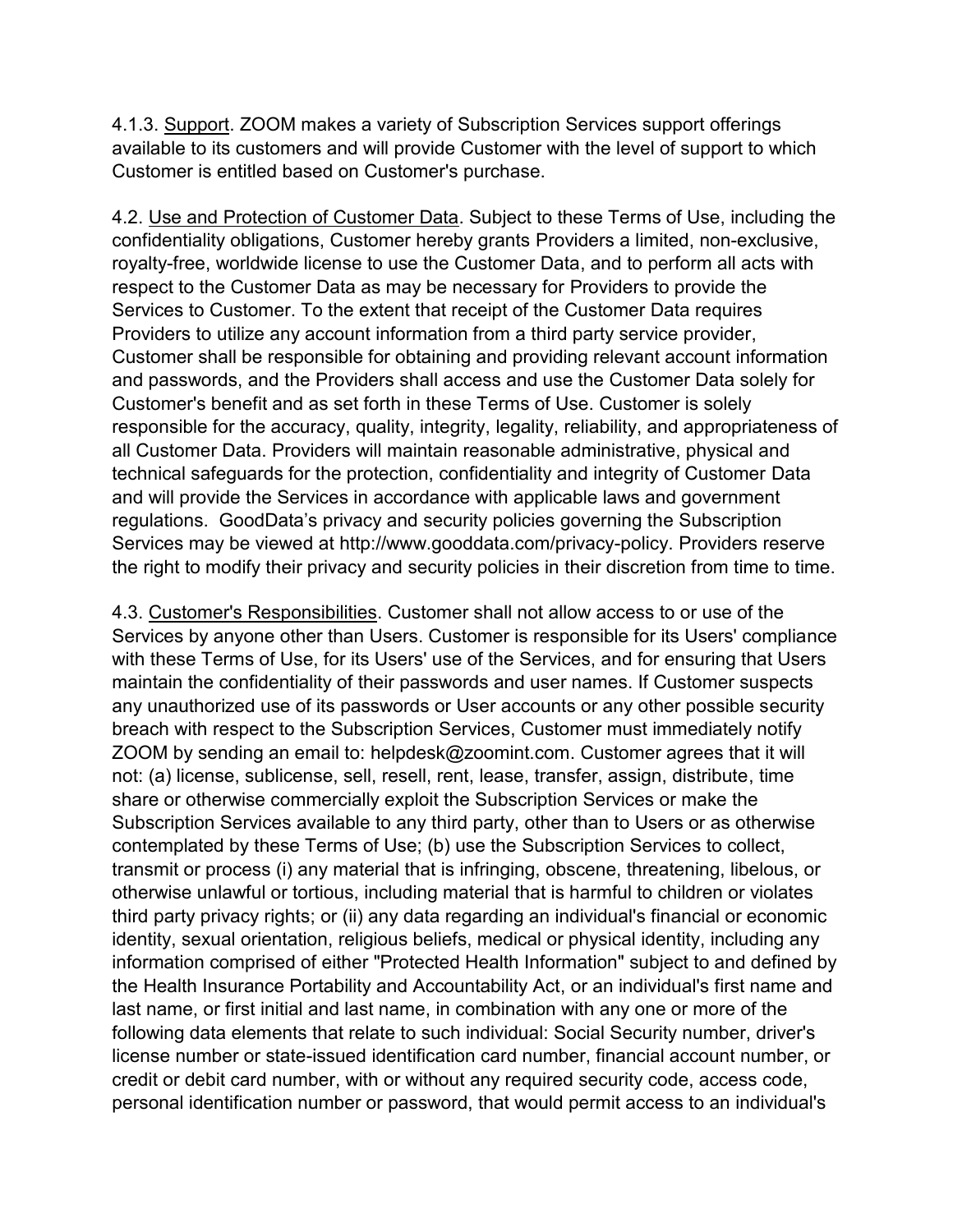financial account; (c) use the Subscription Services to send, store, publish, post, upload or otherwise transmit any viruses, Trojan horses, worms, time bombs, corrupted files or other computer programming routines that are intended to damage, detrimentally interfere with, surreptitiously intercept or expropriate any systems, data, personal information or property of another; (d) interfere with or disrupt the integrity or performance of the Subscription Services; (e) attempt to gain unauthorized access to the Subscription Services or its related systems or networks; (f) use or knowingly permit others to use any security testing tools in order to probe, scan or attempt to penetrate or ascertain the security of the Subscription Services; (g) access the Subscription Services for the purpose of building a similar or competitive product; or (h) copy, translate, create a derivative work of, reverse engineer, reverse assemble, disassemble, or decompile the Subscription Services or any part thereof or otherwise attempt to discover any source code or modify the Subscription Services.

4.4. Temporary Suspension. Providers monitor all use of the Subscription Services for security and operational purposes. Providers may temporarily suspend Customer's or its Users' access to the Subscription Services in the event that either Customer or its User is engaged in, or Providers in good faith suspect Customer or its User is engaged in, any unauthorized conduct (including any violation of these Terms of Use, any applicable law or third party right, including the terms of any Third Party Offering on which Customer's use of the Subscription Services relies). Customer agrees to (i) notify ZOOM immediately of any unauthorized use of any password or account or any other known or suspected breach of security related to the Subscription Services; (ii) report to ZOOM immediately, and use reasonable efforts to immediately stop, any copying or distribution of Customer Data that is known or suspected by Customer or its User as being unlawful or unauthorized; and (iii) not impersonate another User or provide false information to gain access to or use the Subscription Services. A suspension may take effect for Customer's entire account and Customer understands that such suspension would therefore include Affiliate and/or User sub-accounts. Customer agrees that Providers will not be liable to Customer or to any Affiliate or User or any other third party if Providers exercises its suspension rights as permitted by this Section.

4.5. Third-Party Web Sites, Products and Services. The Subscription Services may rely on or require that Customer access Third Party Offerings. If Customer elects to use the Subscription Services with Third Party Offerings, Customer agrees that: (i) its use of Third Party Offerings must at all times comply with the terms of service governing such offerings, and (ii) Providers have the right to export and import Customer Data to and from such Third Party Offerings for purposes of delivering the Subscription Services purchased by Customer. Customer's or its User's use of third party websites must at all times comply with the terms of service governing such websites. Customer understands and agrees that the availability of the Subscription Services, or certain features and functions thereof, is dependent on the corresponding availability of Third Party Offerings or specific features and functions of Third Party Offerings. Providers will not be liable to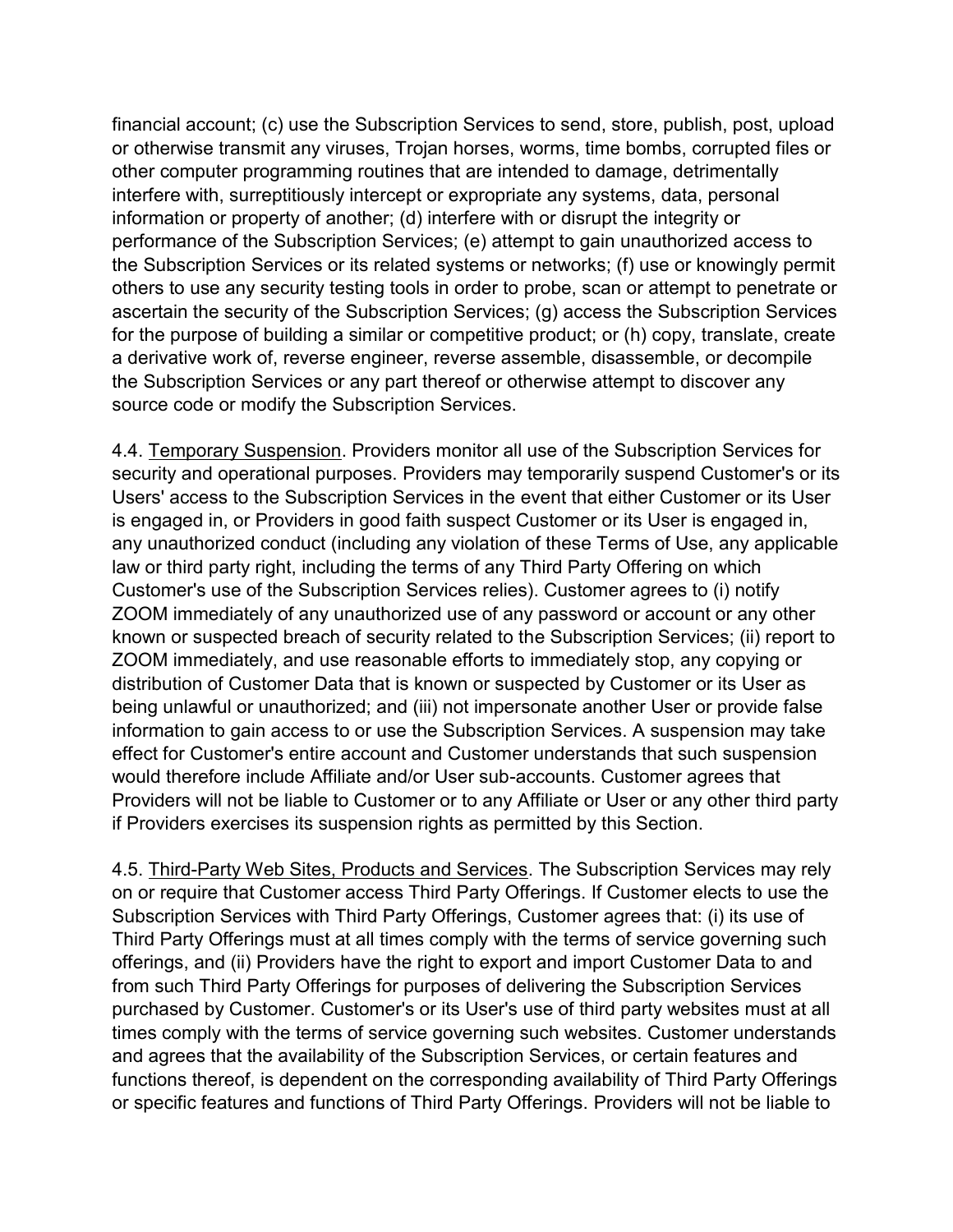Customer or any third party in the event that changes in Third Party Offerings cause the unavailability of the Subscription Services or any feature or function thereof. ZOOM may also refer Customer to third party service providers that offer Third Party Offerings. Providers do not make any representations or warranties regarding any such Third Party Offerings, whether or not such Third Party Offerings or services are designated as "certified," "approved," "recommended" or otherwise, or the services are provided by a third party that is a member of a Provider partner program. To the extent that Providers require that Customer grant Providers authorizations, passwords or other user credentials to a Third Party Offering ("Provider Access Codes") to retrieve Customer Data or to enable interoperability with the Subscription Services, Customer shall promptly provide such Provider Access Codes. Providers shall not share, reassign, divulge or disclose any Provider Access Codes except to Provider employees or authorized contractors specifically engaged in the performance of the Services. Provider Access Codes shall constitute Customer's Confidential Information under these Terms of Use.

4.6. Accuracy of Customer's Contact Information; Email Notices. Customer agrees to provide accurate, current and complete information as necessary for ZOOM to communicate with Customer from time to time regarding the Services, issue invoices or accept payment, or contact Customer for other account-related purposes. Customer agrees to keep any online account information current and inform ZOOM of any changes in Customer's legal business name, address, email address and phone number. Customer agrees to accept emails from ZOOM at the e-mail address specified by its Users for login purposes. In addition, Customer agrees that Providers may rely and act on all information and instructions provided to ZOOM by Users from the abovespecified e-mail address.

4.7. Federal Government End User Provisions. If Customer or any User is the US Federal Government, ZOOM provides the Services, including related software and technology, solely in accordance with the term of this Section 4.7. Government technical data and software rights related to the Services include only those rights customarily provided to the public as defined in these Terms of Use. This customary license is provided in accordance with FAR 12.211 (Technical Data) and FAR 12.212 (Software) and, for Department of Defense transactions, DFAR 252.227-7015 (Technical Data – Commercial Items) and DFAR 227.7202-3 (Rights in Commercial Computer Software or Computer Software Documentation). If a government agency has a need for rights not conveyed under these terms, it must negotiate with ZOOM to determine if there are acceptable terms for transferring such rights, and a mutually acceptable written addendum specifically conveying such rights must be included in any applicable agreements.

#### 5. FEES AND PAYMENT TERMS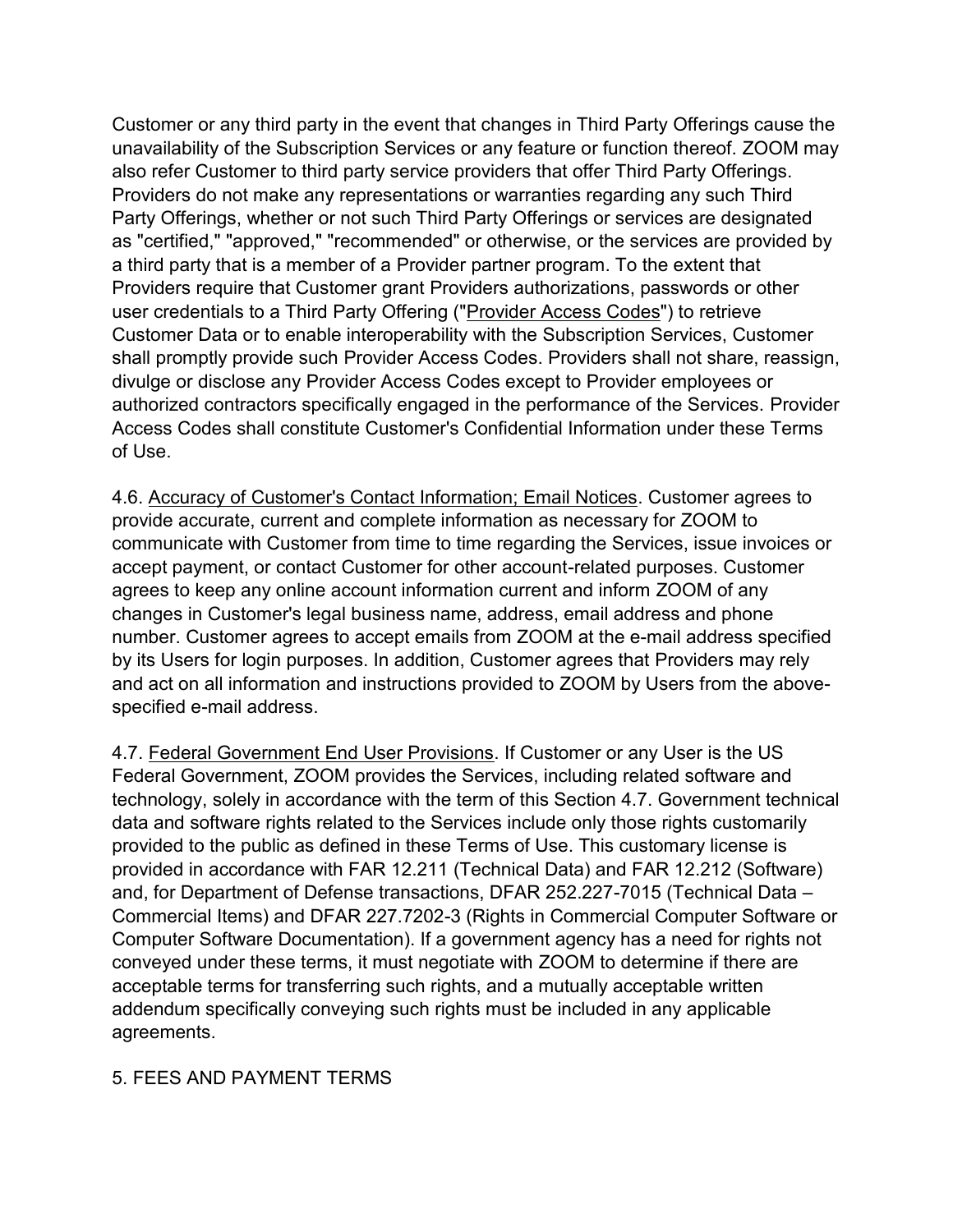5.1. Fees. Customer agrees to pay all fees specified in all Order Forms and SOWs via a payment method approved by ZOOM. Except as otherwise specified in these Terms of Use or in an Order Form, (i) fees are based on Services purchased, regardless of usage, (ii) payment obligations are non-cancelable and fees paid are non-refundable, and (iii) the Services purchased cannot be decreased during the relevant Subscription Term on the Order Form. All amounts payable under these Terms of Use will be made without setoff or counterclaim, and without any deduction or withholding.

5.2. Invoices and Payment. All Subscription Services fees will be invoiced in advance and in accordance with the applicable Order Form. Fees for Ancillary Services will be invoiced as set forth in an applicable SOW and/or Order Form. Except as otherwise set forth in the applicable Order Form or SOW, Customer agrees to pay all invoiced amounts within thirty (30) calendar days of the invoice date.

5.3. Overdue Charges. If ZOOM does not receive fees by the due date, then at ZOOM's discretion, (i) such charges may accrue late interest at the rate of 1.5% of the outstanding balance per month, or the maximum rate permitted by law, whichever is lower, from the date such payment was due until the date paid; and (ii) ZOOM may condition future Services purchases and Order Forms on payment terms shorter than those specified in Section 5.2 (Invoices and Payment).

5.4. Suspension of Service. If any amounts owed by Customer for the Services are thirty (30) or more days overdue, ZOOM may, without limiting ZOOM's other rights and remedies, suspend Customer's and its Users' access to the Services until such amounts are paid in full.

5.5. Payment Disputes. ZOOM agrees that it will not exercise its rights under Section 5.3 (Overdue Charges) or 5.4 (Suspension of Service) if the applicable charges are under reasonable and good-faith dispute and Customer is cooperating diligently to resolve the dispute.

5.6. Taxes. Customer is solely responsible for the payment of all taxes, assessments, tariffs, duties or other fees imposed, assessed or collected by or under the authority of any governmental body (collectively, "Taxes") arising from the Services hereunder, except any taxes assessed on ZOOM's net income. If ZOOM is required to directly pay Taxes related to Customer's use of the Subscription Services or receipt of any Ancillary Services hereunder, Customer agrees to promptly reimburse ZOOM for any amounts paid by ZOOM.

## 6. PROPRIETARY RIGHTS

6.1. Subscription Services. Providers, their licensors and service providers (together the "Provider Parties") own all right, title and interest in and to the Subscription Services,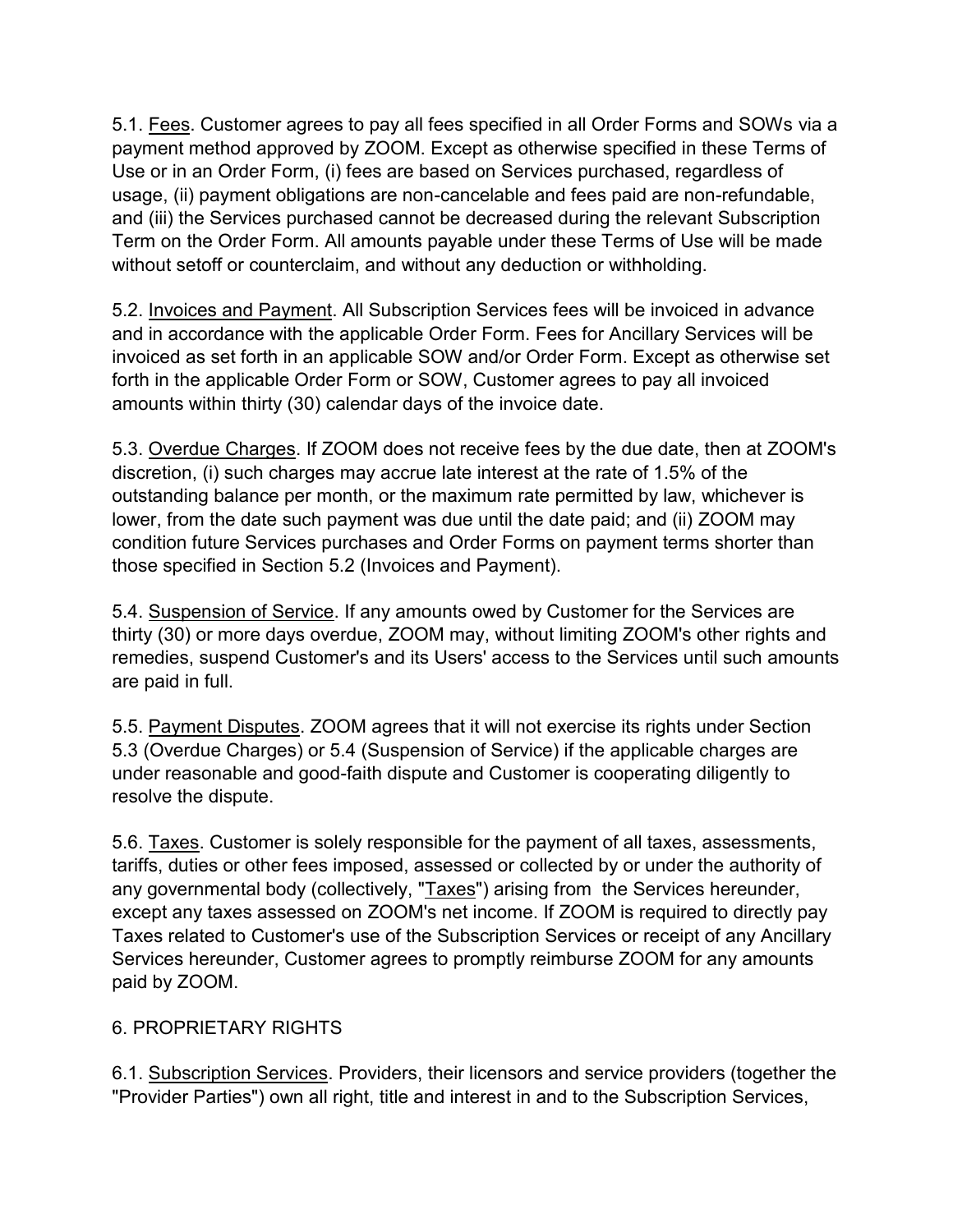including all related intellectual property rights. Providers reserve all rights not expressly granted to Customer under these Terms of Use. Neither Customer nor any Users will delete or in any manner alter the copyright, trademark, and other proprietary notices of Providers appearing on the Subscription Services or any portion thereof. Additionally, Providers shall exclusively own all right, title and interest in and to any and all suggestions, enhancement requests, recommendations or other feedback provided by Customer and its Users relating to the Subscription Services ("Feedback"), and Customer hereby assigns to Providers all of its right, title, and interest in and to the Feedback, including all intellectual property rights therein or relating thereto. At Providers' reasonable request and expense, Customer will execute necessary documents and take such further acts as Providers may reasonably request to assist Providers to acquire, perfect and maintain such Intellectual Property Rights in the Feedback.

6.2. Customer Data. As between Providers and Customer, Customer exclusively owns all right, title and interest in and to all Customer Data. Customer Data is deemed Confidential Information under these Terms of Use.

6.3. Deliverables. As between Providers and Customer, Customer shall exclusively own all right, title and interest in and to any Deliverables that constitute Customer Data or a modification, translation, abridgment, adaptation or other derivative work of Customer Data ("Customer Deliverables"), and ZOOM shall assign and transfer to Customer any right, title and interest that ZOOM may acquire in or to any Customer Deliverables upon receipt of payment in full from Customer. Except for Customer Deliverables, ZOOM shall exclusively own all right, title and interest in and to all other Deliverables and related intellectual property rights. Subject to these Terms of Use, ZOOM hereby grants Customer a limited, non-exclusive, non-transferable license during the Subscription Term to use the Deliverables solely in connection with Customer's authorized use of the Subscription Services. Notwithstanding any other provision of these Terms of Use: (i) nothing herein shall be construed to assign or transfer any intellectual property rights in the proprietary tools, source code samples, templates, libraries, know-how, techniques and expertise ("Tools") used by Providers to develop the Deliverables, and to the extent such Tools are delivered with or as part of the Deliverables, they are licensed, not assigned, to Customer, on the same terms as the Provider owned Deliverables; and (ii) neither the term "Deliverables" nor "Customer Deliverable" shall include the Tools.

6.4. Statistical Information. Providers may monitor Customer's use of the Services and use data related to Customer's use in an aggregate and anonymous manner, including to compile statistical and performance information related to the provision and operation of the Services. Customer agrees that Providers may make such information publicly available, provided that such information does not incorporate any Customer Data and/or identify Customer or its Confidential Information. Providers retain all intellectual property rights in such statistical and performance information.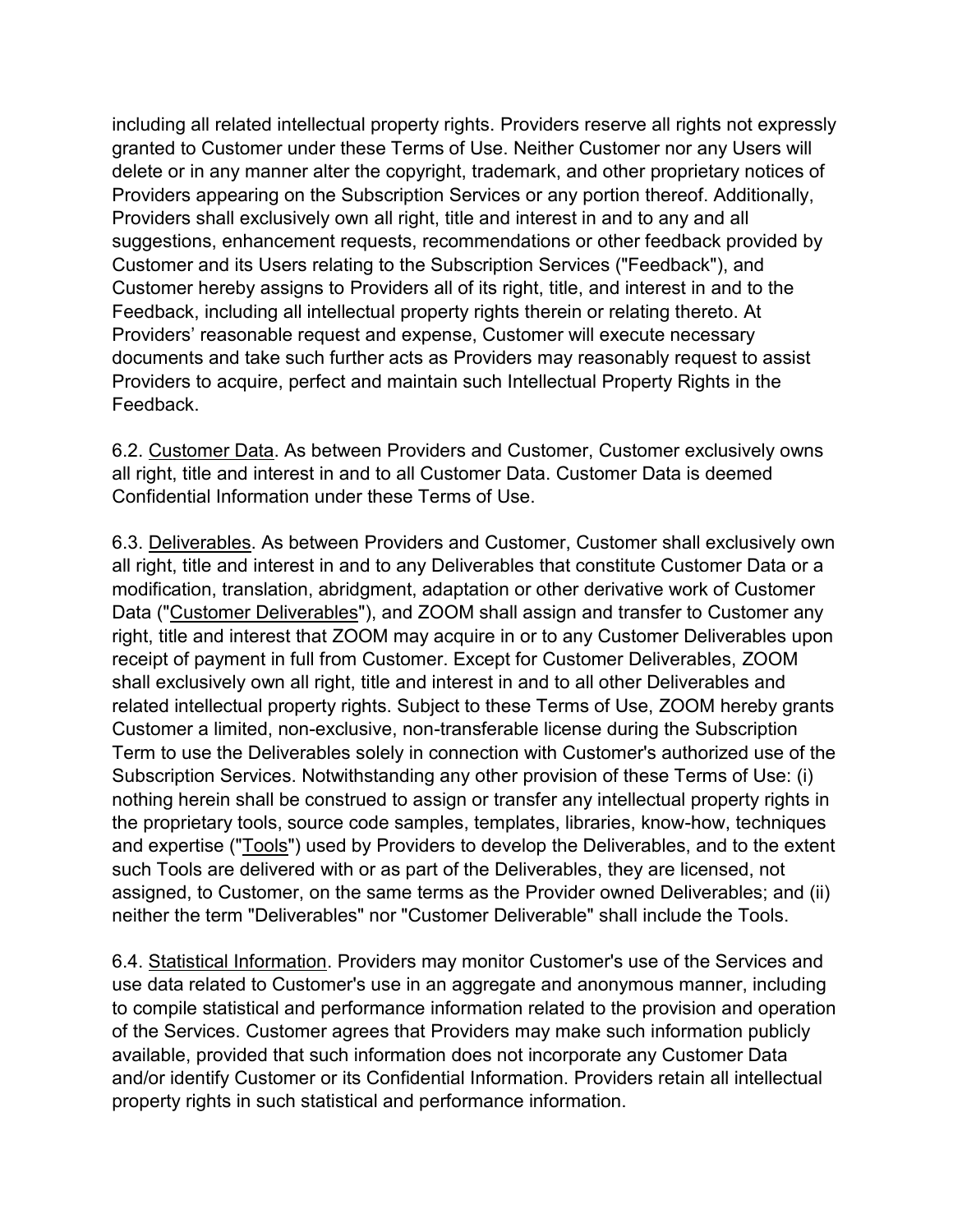## 7. CONFIDENTIALITY

7.1. "Confidential Information" means all confidential or proprietary information of a party ("Disclosing Party") disclosed to the other party ("Receiving Party"), whether orally or in writing, that is designated as confidential or that reasonably should be understood to be confidential given the nature of the information and the circumstances of disclosure. Without limiting the coverage of these confidentiality obligations, the parties acknowledge and agree that: (a) Customer Confidential Information shall include the Customer Data; (b) ZOOM's Confidential Information shall include the Subscription Services; and (c) Confidential Information of each party shall include, the terms and conditions of these Terms of Use, pricing and other terms set forth in all Order Forms and SOWs hereunder, as well as marketing plans, budgets, financial information, technology, technical information, methods, processes, techniques, designs, computer programs and other business information disclosed by such party.

7.2. Treatment of Confidential Information. The Receiving Party shall: (a) use the same degree of care to protect the confidentiality of the Disclosing Party's Confidential Information that it uses to protect its own Confidential Information (but in no event less than reasonable care); and (b) not use or disclose any Confidential Information of the Disclosing party for any purpose outside the scope of these Terms of Use, except with the Disclosing Party's permission.

7.3. Exceptions. Confidential Information shall not include information that: (i) is or becomes publicly available without a breach of any obligation owed to the Disclosing Party; (ii) is already known to the Receiving Party at the time of its disclosure by the Disclosing Party, without a breach of any obligation owed to the Disclosing Party; (iii) following its disclosure to the Receiving Party, is received by the Receiving Party from a third party without breach of any obligation owed to the Disclosing Party; or (iv) is independently developed by the Receiving Party without reference to or use of the Disclosing Party's Confidential Information.

7.4 Compelled Disclosure. The Receiving Party may disclose Confidential Information of the Disclosing Party to the extent required by applicable law, regulation or legal process. The Receiving Party must, however: (i) provide the Disclosing Party with prompt written notice of the requirement to disclose, (ii) provide the Disclosing Party with reasonable assistance in the event the Disclosing Party wishes to oppose or contest such disclosure, and (iii) limit its disclosure to that strictly required by law, regulation or legal process.

7.5. Injunctive Relief. The Parties agree that any unauthorized disclosure of Confidential Information may cause immediate and irreparable injury to the Disclosing Party and that, in the event of such breach, the Receiving Party will be entitled, in addition to any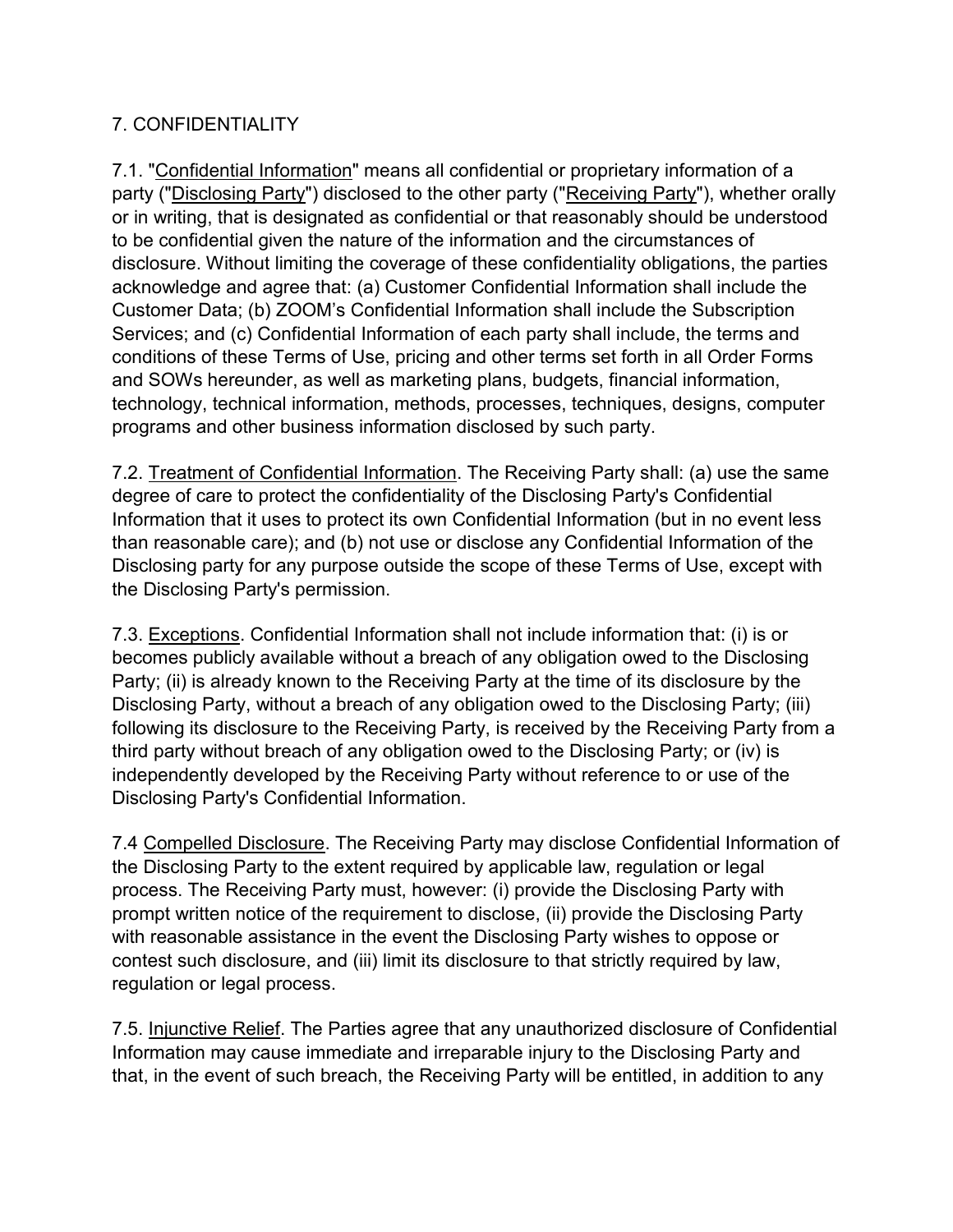other available remedies, to seek immediate injunctive and other equitable relief, without bond and without the necessity of showing actual monetary damages.

#### 8. WARRANTIES; DISCLAIMERS

8.1. Warranties. Each party warrants that it has the legal authority to enter into these Terms of Use. ZOOM warrants to Customer that the Subscription Services will materially conform with the relevant Documentation, and that Ancillary Services will be performed in a competent and workmanlike manner in accordance with generally accepted industry standards.

8.2. Disclaimers. EXCEPT AS EXPRESSLY SET FORTH IN SECTION 8.1, THE PROVIDER PARTIES MAKE NO WARRANTIES OF ANY KIND, WHETHER EXPRESS, IMPLIED, STATUTORY OR OTHERWISE IN CONNECTION WITH THESE TERMS OF USE OR THE SERVICES. WITHOUT LIMITING THE FOREGOING, EXCEPT AS EXPRESSLY SET FORTH IN SECTION 8.1, AND TO THE MAXIMUM EXTENT PERMITTED BY APPLICABLE LAW, THE PROVIDER PARTIES EXPRESSLY DISCLAIM ALL IMPLIED WARRANTIES INCLUDING ANY WARRANTIES OF NON-INFRINGEMENT, MERCHANTIBILITY OR FITNESS FOR A PARTICULAR PURPOSE. THE PROVIDER PARTIES DO NOT REPRESENT OR WARRANT THAT: (A) THE USE OF THE SERVICES WILL BE SECURE, TIMELY, UNINTERRUPTED OR ERROR-FREE OR OPERATE IN COMBINATION WITH ANY OTHER HARDWARE, SOFTWARE, SYSTEM OR DATA; (B) THE SERVICES WILL MEET CUSTOMER'S REQUIREMENTS OR EXPECTATIONS; (C) ANY STORED DATA WILL BE ACCURATE OR RELIABLE; (D) THE QUALITY OF ANY INFORMATION OR OTHER MATERIAL OBTAINED BY CUSTOMER THROUGH THE SERVICES WILL MEET CUSTOMER'S REQUIREMENTS OR EXPECTATIONS; (E) THE SERVICES WILL BE ERROR-FREE OR THAT ERRORS OR DEFECTS IN THE SERVICES WILL BE CORRECTED; OR (F) THE SERVICES OR THE SERVER(S) THAT MAKE THE SERVICES AVAILABLE ARE FREE OF VIRUSES OR OTHER HARMFUL COMPONENTS. THE SERVICES MAY BE SUBJECT TO LIMITATIONS, DELAYS, AND OTHER PROBLEMS INHERENT IN THE USE OF THE INTERNET AND ELECTRONIC COMMUNICATIONS. THE PROVIDER PARTIES ARE NOT RESPONSIBLE FOR ANY DELAYS, DELIVERY FAILURES, OR OTHER DAMAGES RESULTING FROM SUCH PROBLEMS.

8.3. GoodData Labs Disclaimer. SERVICES IDENTIFIED AS "ZOOM PREVIEW", "PREVIEW", "LABS" OR BY A SIMILAR DESIGNATION ARE PROVIDED "AS IS," WITHOUT ANY WARRANTY WHATSOEVER, AND ARE EXCLUDED FROM ANY SUPPORT, UPDATE, AVAILABILITY OR UPTIME OBLIGATIONS, NOTWITHSTANDING ANYTHING TO THE CONTRARY IN THIS AGREEMENT, INCLUDING BUT NOT LIMITED TO SECTIONS 3.1, 4.1 AND 8.1.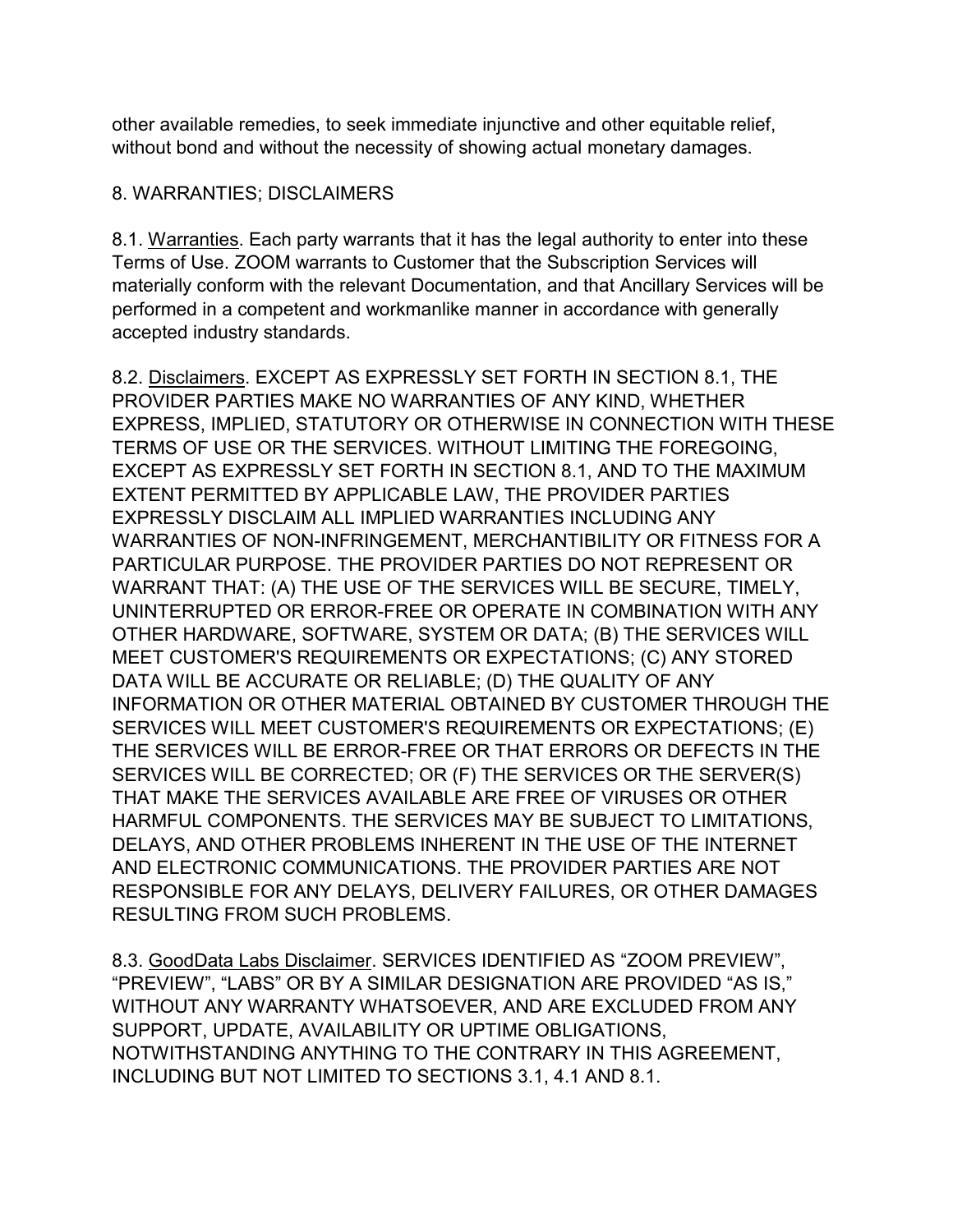#### 9. INDEMNIFICATION

Customer, at its expense, will defend and pay any settlement amounts or damages awarded by a court of final jurisdiction arising out of any third party claim, suit or proceeding (i) arising out of Customer's use of the Subscription Services or Ancillary Services; or (ii) alleging that the Customer Data infringes any trade secret, trademark, copyright, or patent issued as of the Effective Date.

## 10. LIMITATION OF LIABILITY

10.1. Limitation of Liability. IN NO EVENT SHALL PROVIDERS' LIABILITY ARISING OUT OF OR RELATED TO THESE TERMS OF USE, WHETHER IN CONTRACT, TORT OR UNDER ANY OTHER THEORY OF LIABILITY, EXCEED THE AMOUNTS PAID BY CUSTOMER IN THE TWELVE (12) MONTHS PRECEDING THE INCIDENT. THE FOREGOING SHALL NOT LIMIT CUSTOMER'S PAYMENT OBLIGATIONS UNDER SECTION 5 (FEES AND PAYMENT TERMS).

10.2. Exclusion of Consequential and Related Damages. IN NO EVENT SHALL PROVIDERS BE LIABLE FOR ANY INDIRECT, PUNITIVE, SPECIAL, EXEMPLARY, INCIDENTAL, CONSEQUENTIAL OR OTHER DAMAGES OF ANY TYPE OR KIND (INCLUDING LOSS OF DATA, REVENUE, PROFITS, USE OR OTHER ECONOMIC ADVANTAGE) ARISING OUT OF, OR IN ANY WAY CONNECTED WITH THE SERVICES AND/OR THIS AGREEMENT, INCLUDING BUT NOT LIMITED TO THE USE OR INABILITY TO USE THE SERVICES, OR FOR ANY CONTENT OBTAINED FROM OR THROUGH THE SERVICES, ANY INTERRUPTION, INACCURACY, ERROR OR OMISSION, REGARDLESS OF CAUSE, EVEN IF PROVIDERS AND/OR THEIR LICENSORS HAVE BEEN PREVIOUSLY ADVISED OF THE POSSIBILITY OF SUCH DAMAGES OR COULD HAVE REASONABLY FORESEEN THEM.

## 11. TERM AND TERMINATION

11.1. Term of Subscriptions to Subscription Services. Customer's subscription to use the Subscription Services begins on the start date specified in the Order Form and continues for the period set forth therein (each a "Subscription Term").

11.2. Termination. These Terms of Use and applicable Order Forms and SOWs may be terminated by either party for cause as follows: (i) upon thirty (30) days written notice if the other party breaches or defaults under any material provision of these Terms of Use and does not cure such breach prior to the end of such thirty (30) day period, (ii) effective immediately and without notice if the other party ceases to do business, or otherwise terminates its business operations, except as a result of an assignment permitted hereunder. ZOOM may temporarily cease performance of its obligations during any cure period. In addition, ZOOM may terminate these Terms of Use and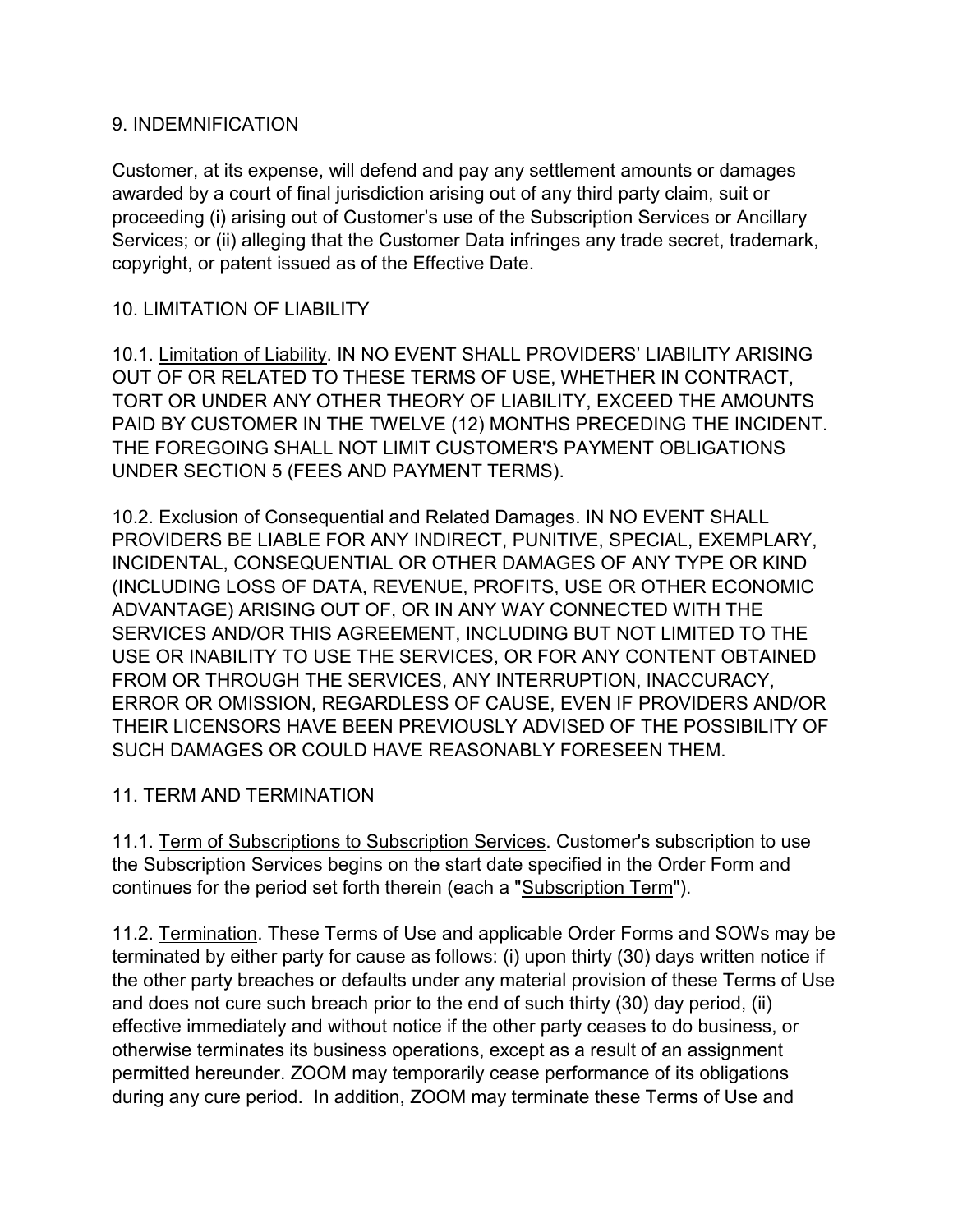applicable Order Forms and SOWs upon thirty (30) days written notice if ZOOM's agreement with GoodData for the Subscription Services expires or is terminated.

11.3. Retrieval of Customer Data. In the event of termination or expiration of the Subscription Term under an Order Form, ZOOM shall make Customer Data available for download by Customer in the format in which it is stored in the Subscription Services, provided Customer requests such return of Customer Data and pays all outstanding charges hereunder in full within 30 days after the termination or expiration effective date. After such 30-day period, ZOOM shall have no obligation to maintain or provide any Customer Data and may thereafter, unless legally prohibited, delete all Customer Data in its systems or otherwise in its possession or under its control.

11.4. Survival. Except to the extent expressly provided to the contrary herein, Sections 5 through 12 shall survive the termination of these Terms of Use.

12. GENERAL

12.1. Relationship. ZOOM and Customer are independent contractors, and these Terms of Use do not create a partnership, joint venture, employment or agency relationship between the parties. This is a non-exclusive arrangement.

12.2. Entire Understanding; Modifications. These Terms of Use, including all Order Forms and SOWs hereto, constitute the entire agreement between the parties and supersede all prior and contemporaneous agreements, proposals or representations, oral or written, regarding the subject matter covered by these Terms of Use. Except as set forth in these Terms of Use, no modifications, amendments or waivers shall be effective unless mutually agreed by the parties in writing. To the extent of any conflict or inconsistency between the provisions of these Terms of Use and any Order Form or SOW, the terms of such Order Form or SOW shall prevail. Notwithstanding any language to the contrary therein, no terms or conditions stated in Customer's purchase order or in any other ordering documentation shall be incorporated into or form any part of these Terms of Use, and all such terms or conditions shall be null and void.

12.3. Waiver. No waiver of any breach of these Terms of Use, and no course of dealing between the parties, shall be construed as a waiver of any subsequent breach of these Terms of Use.

12.4. Severability. If any provision of these Terms of Use is held by a court of competent jurisdiction to be invalid or unenforceable, the provision shall be modified and interpreted by the court so as best to accomplish the intent of the original provision to the fullest extent possible. The invalidity or unenforceability of any provision shall not affect any of the other provisions of these Terms of Use.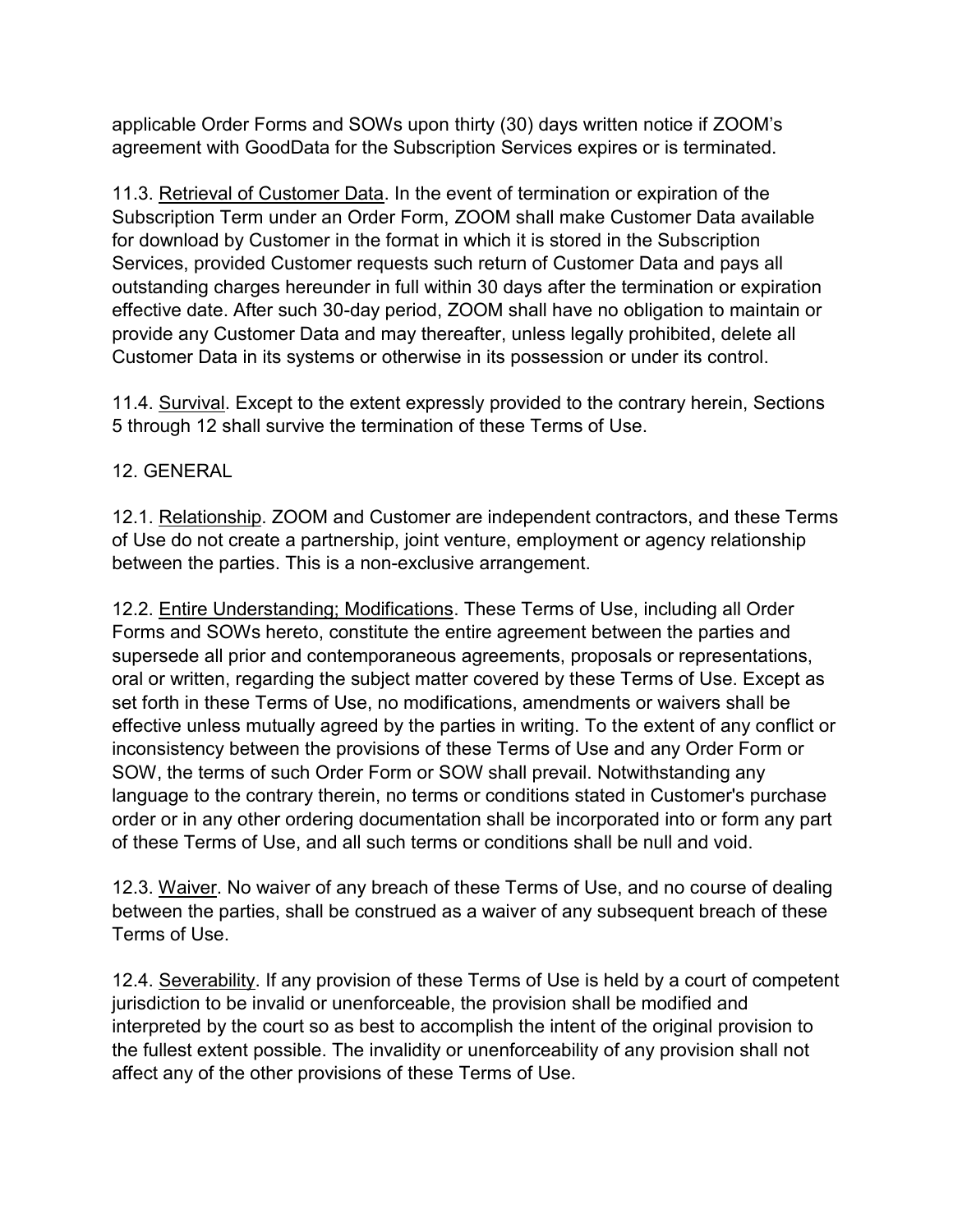12.5. Governing Law and Venue. These Terms of Use shall be governed by and construed under the laws of the United States and the State of Washington excluding its conflict of law rules. The parties agree that the United Nations Convention on Contracts for the International Sale of Goods is specifically excluded from application to these Terms of Use. The state and federal courts located in Seattle, Washington will have exclusive jurisdiction to adjudicate any dispute relating to these Terms of Use. Each party hereby irrevocably consents to the exclusive jurisdiction of such courts.

12.6. Publicity. Providers may reference and use Customer's name and trademarks and may disclose the nature of the Services provided hereunder in Providers business development and marketing efforts, including without limitation its web site.

12.7. Assignment. Customer may not assign these Terms of Use, Order Forms or SOWs to any third party without the prior written consent of ZOOM, such consent not to be unreasonably withheld. Any purported assignment in violation of this Section shall be void. These Terms of Use shall bind and inure to the benefit of the parties, their respective successors and permitted assigns.

12.8. Third Party Beneficiary. The Subscription Services are provided to ZOOM by GoodData Corporation, a Delaware corporation with its principal place of business at 111 Sutter Street, 4th Floor, San Francisco, CA 94104. ("GoodData"). GoodData is a third party beneficiary of these Terms of Use and may enforce them directly against customers. All rights of "Providers" and obligations to "Providers" hereunder are for the benefit of ZOOM and GoodData jointly and severally.

12.9 Notices. ZOOM may give notice to Customer by means of a general notice through the Subscription Services interface, electronic mail to Customer's e-mail address on record in ZOOM's account information, or by written communication sent by first class postage prepaid mail or nationally recognized overnight delivery service to Customer's address on record in ZOOM's account information. Customer may give notice to ZOOM via e-mail to legal@zoomint.com. Notice shall be deemed to have been given upon receipt or, if earlier, two (2) business days after mailing, as applicable. All communications and notices to be made or given pursuant to these Terms of Use shall be in the English language.

12.10. Export. The Services utilize software and technology that may be subject to United States and foreign export controls. Customer acknowledges and agrees that the Subscription Services shall not be used, and none of the underlying information, software, or technology may be transferred or otherwise exported or re-exported to countries as to which the United States maintains an embargo (collectively, "Embargoed Countries"), or to or by a national or resident thereof, or any person or entity on the U.S. Department of Treasury's List of Specially Designated Nationals or the U.S. Department of Commerce's Table of Denial Orders (collectively, "Designated Nationals"). The lists of